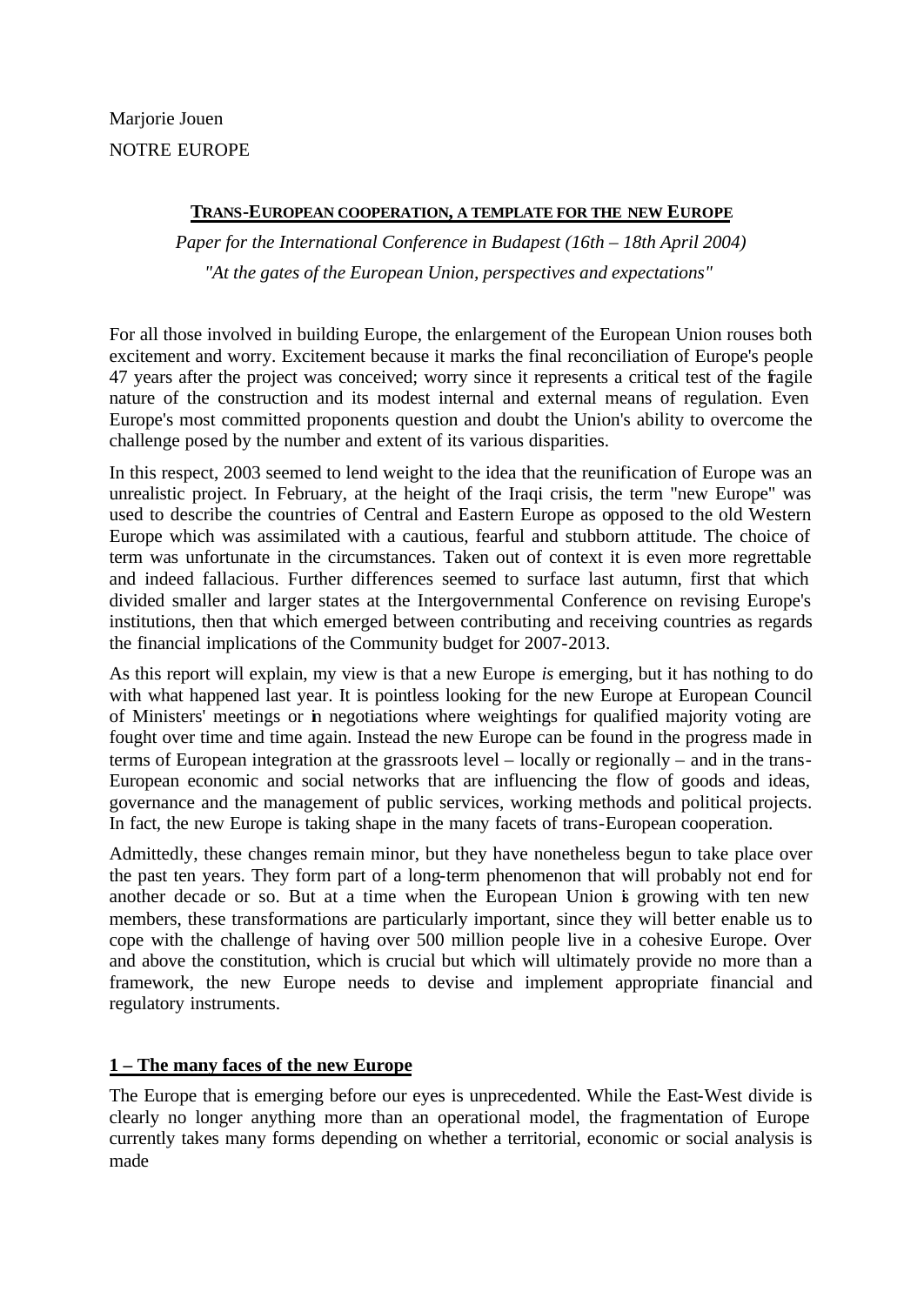#### **a) The East-West divide no longer applies**

The diversity of the countries in Central and Eastern Europe became clear shortly after the fall of the Berlin Wall. Each country has its own historical, geographical, economic and social features, which determine its individual political choices.

European governance is suffering as a result of this: the Baltic States already align their position with the Scandinavian countries before European Council meetings; the long and expensive-to-monitor external borders provide a common interest for countries in Eastern and Southern Europe. The future accession of Romania and Bulgaria provide Greece with new potential in the Balkans. Poland is eyeing the Spanish example of how to use Structural Funds, while Slovakia is watching Portugal and Estonia is looking at Ireland. At the same time, Hungary is facing a new economic challenge not related to convergence but to lowlabour-cost competition from Romania and Ukraine. As regards economic reform, 80% of output in Central and Eastern European countries taken as a whole is now generated by the private sector - a figure higher than in some Western Member States. Their openness to foreign trade ranges between 40% and 120%, with the average at a similar level to Austria, and far ahead of France or Spain, for example.

At a democratic and political level, the disparities are no longer specific to the two halves of the European Union. Analysis by certain political scientists over the past twelve years<sup>1</sup> shows on the one hand the progressive disappearance of what was once a specific feature of the political system of Eastern European countries, namely the opposition between postcommunist and democratic trends, and on the other hand, the extension to the West of a specific feature arising from their transition, namely the contrast between maximalists and minimalists with respect to reform. As a result, the chart devised by the Norwegian political and social scientist Stein Rokkan in the 1970s to analyse the manifestoes of Western European political parties<sup>2</sup>, also applies to the new entrants.

The organisation of civil society now seems more marked by religious and historical issues than by other considerations. Social scientists following Max Weber's analysis<sup>3</sup> place greater emphasis on the particularities of the Balkan and orthodox states, including Greece, than on the East-West divide.

It is noticeable that last year's demonstrations against globalisation and the war in Iraq were not limited to the capital cities of existing Member States, but also took place in Prague, Budapest and Warsaw. This fuelled the rather debatable idea that a European public opinion was emerging<sup>4</sup>.

### **b) Regional and infra-national cleavages are likely to persist**

<sup>&</sup>lt;sup>1</sup> Jean-Michel de Waele, "Political Parties and Democracy in Eastern and Central Europe" (Editions de l'université de Bruxelles - 2002).

 $2$  Max Weber's four cleavages: centre/periphery, religious/secular, urban/rural, capital/labour.

<sup>&</sup>lt;sup>3</sup> Jiri Pehe, " *What may new members bring to the European Union?"* in "European Union enlargement, towards a large area of solidarity and cooperation" (Seminar organised by the Lucchini Foundation and Notre Europe – July 2002 – www.notre-europe.asso.fr).

<sup>&</sup>lt;sup>4</sup> Jacques Derrida and Jurgen Habermas, "Le concept du 11 septembre" (Editions Galilée 2004).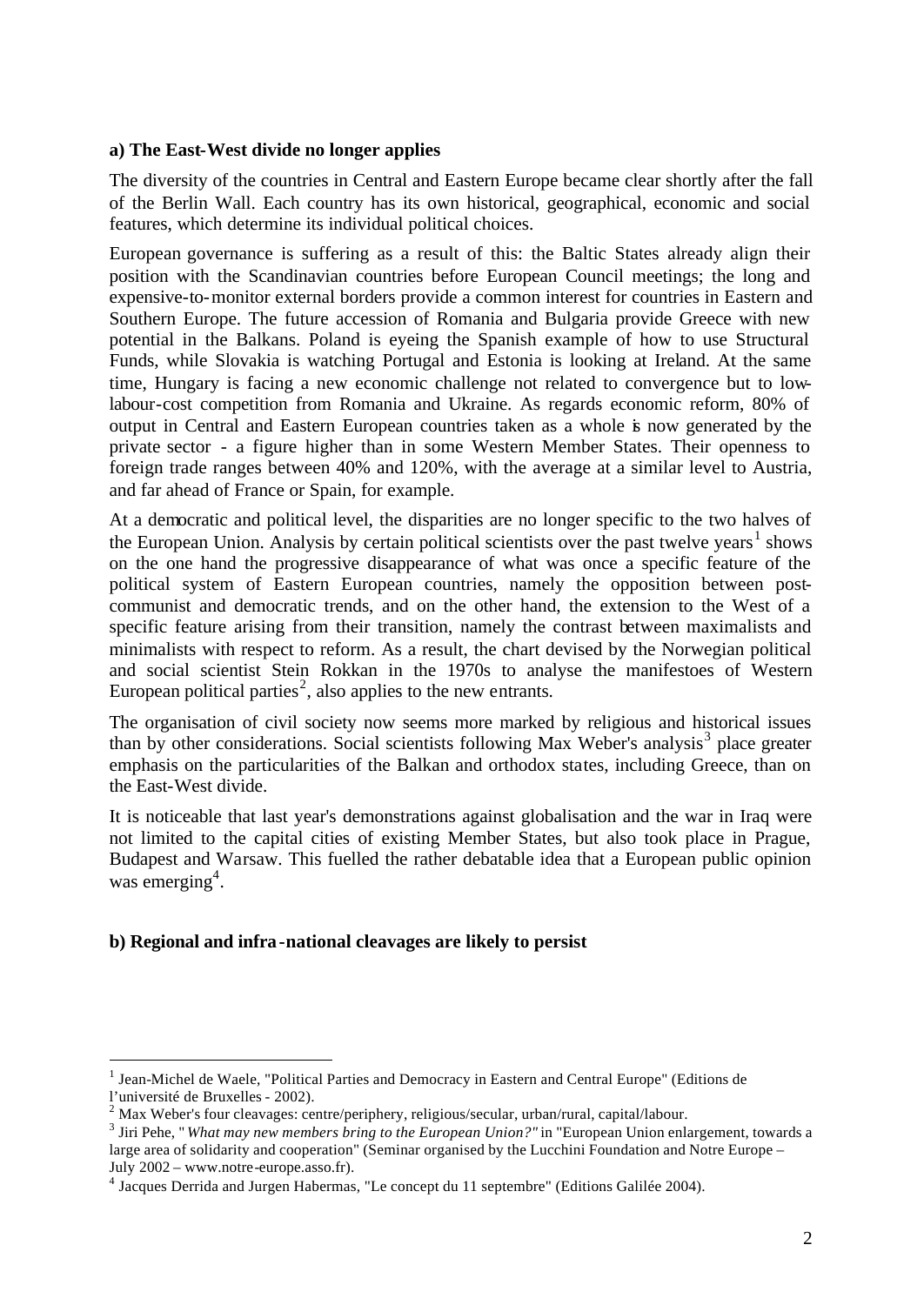The European Commission recently published its third report on Economic and Social Cohesion<sup>5</sup>, which paints a picture of a 27-member European Union showing development gaps that could continue for some time.

Based on per capita income and the current annual growth rate of the different countries, the Commission concludes that it will take between 10 and 40 years for these countries to reach the average of the 15-member Union. However, the same calculation also puts Portugal and Greece in a similar situation, with a catch-up period of around 20 years. By way of comparison, on a scale where 100 corresponds to the Community average, per capita revenue in Luxembourg stands at over 200, that in France at 100, Spain 80, the Czech Republic 60, Poland 40, and, for information only, as it will not accede to the European Union until 2007, Romania 22. The relative pove rty of the new Member States stems from their lower labour productivity, which is systematically below the Community average. For example, this indicator stands at just 53% of the EU average in the Czech Republic, 49% in Hungary and 38% in Poland.

While this analysis aims to guide economic and social policy decisions, it cannot be limited to per capita wealth alone, even though this criterion determines eligibility for Structural Funds. The analysis needs to be complemented by data relative to the use of labour. The economies of the ten acceding countries are not homogenous, but they do present some particularities that set them apart from both the EU's most developed regions (those not eligible for Objective  $1^6$ ) and its poorest regions (those eligible for Objective 1). This reflects the distribution of labour across the different productive sectors: in the acceding states, agriculture employs 11% of the workforce, compared with just 2% in regions outside Objective 1, and 5% in Objective 1 regions; basic services account for 14% of workers in the new Member States, compared with 20% in non-Objective 1 regions and 17% in Objective 1 regions while advanced services account for 3% of the workforce in these regions, compared with 9% in non-Objective 1 regions and 4% in Objective 1 regions. These differences reflect a lag in the transition from an agricultural to a service-based economy; industrial data are relatively similar.

The level of education of the adult population between 25 and 59 years of age also shows an atypical profile. In the 15-member EU, the breakdown between low, medium and high levels of education stands at 34%, 43% and 22% respectively; that for Central and Eastern European countries gives 17%, 68% and 14%. By way of comparison, for Germany, the breakdown is 16%, 60% and 24%, while for Spain and Italy it comes out at 57%, 17% and 24%.

Another illustration of the technological under-advancement of these countries is the number of patent applications made between 1998 and 2000 divided by the population (in millions). Northern Europe tops the list with 651 applications for Sweden and 567 for Germany, for example; France made 300 applications, equal to the European average, while Spain had 53 and Portugal, 7. The average of the acceding countries stands at just 10, with Slovenia posting 21, the Czech Republic 11 and Poland 2. More generally, while R&D spending amounts to 3% of GDP in Finland and Sweden, the European average is 1.9% and that of the candidate countries just 0.79%.

Therefore the requirements of most regions in the acceding countries are fairly similar to those of the former industrial regions of the 15 existing Member States (Lorraine and the

 $<sup>5</sup>$  European Commission, "A new partnership for cohesion - convergence, competitiveness, cooperation", Third</sup> report on economic and social cohesion, (Office for Official Publications of the European Communities, February 2004).

<sup>&</sup>lt;sup>6</sup> Objective 1 qualifies regions lagging in terms of development, whose GDP per capita is below 75% of the EU average.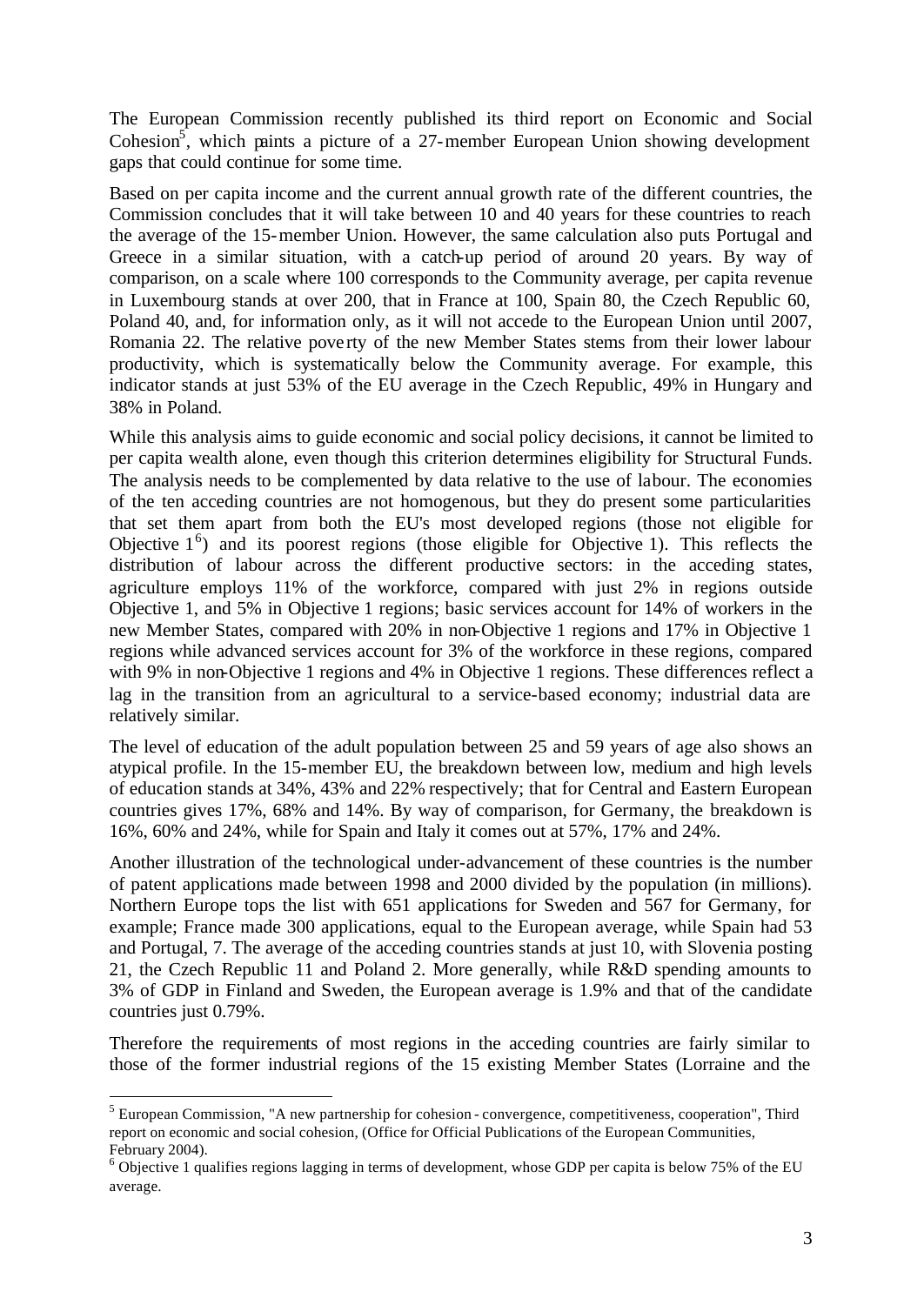Nord-Pas de Calais regions in France, Merseyside in the United Kingdom, Piedmont in Italy, etc.). In contrast, the capital cities of the new members (Budapest, Warsaw, Bratislava, Prague) show a dynamism similar to a number of regions in Western Europe (Rhône-Alpes in France, the South of England, Catalonia in Spain, Dublin, Lisbon, etc.). This does not mean they are free of social problems – difficult urban areas face the same problems related to delinquency and unemployment.

These regional disparities will determine the distribution of Structural Funds, and consequently development policy, until 2013. They are therefore important and will also form the basis of what are likely to be lasting alliances between countries and regions that are destined to share a new European area not of 25 or 27 Member States, but of over 250 regions.

#### **c) The new division of labour in Europe shows a central area and two peripheries**

The countries and regions on the Atlantic seaboard are concerned to see the geometric centre of the European Union shift hundreds of kilometres eastwards. They fear they will once again suffer from their peripheral location as they did prior to their accession in 1972 and 1986.

Statistical analysis of the economic features of the production apparatus of the 25 Member States, the two candidate countries and their principal neighbouring trade partners partially justifies this fear insofar as export and import profiles show the new division of labour in Europe as having a central area surrounded by two peripheries. The "centre", which is comprised of Germany, Italy, France, the UK and the three Benelux countries, sells highvalue-added products to the rest of Europe and in exchange buys lower quality products, intermediate goods and raw materials. It alone accounts for nearly two-thirds of Community GDP and over 50% of intra-Community trade. Enlargement is unlikely to move the boundaries of this area.

With the accession of ten new countries, this central area is now surrounded by a complete circle comprising Spain, Portugal and Ireland to the west, Denmark, Sweden and Finland to the north and Poland, the Czech Republic, Austria, Hungary, Slovakia and Slovenia to the east. The production and foreign trade profiles of Central European countries place them in direct competition with Spain, Portugal, Ireland, Sweden and Finland. This comes as no surprise and is not unrelated to recent decisions by multinationals to locate their new factories in Poland, Hungary or Slovakia rather than Portugal or Spain.

Yet the centre-periphery structure does not include all the countries of the current and future enlargement process. Trade between the Baltic States, Romania and Bulgaria and the central area has a similar profile: these countries mainly export raw materials and medium or lowrange manufactured goods and import finished products and high value-added services. These countries could thus constitute a third group which would include non-EU neighbouring countries in North Africa. It would represent a second geographic and economic periphery.

The comparative advantages of each zone, if correctly valued, offer different catch-up and development prospects, but ultimately they weaken the overall cohesion. This vision of Europe tends to perpetuate historical disparities and undermine the possibility for the countries and regions the furthest from the centre to be able to attain the same level of development and – more importantly – the same economic growth trends as those in the central area. Under this analysis, priority will be given to certain investments and the transfer of resources needed to ensure the correct functioning of a 25-member EU, namely transport infrastructure required for the transport of goods. This model, which was applied to Portugal and Spain (road networks) and Greece (ports) is highly questionable in terms of its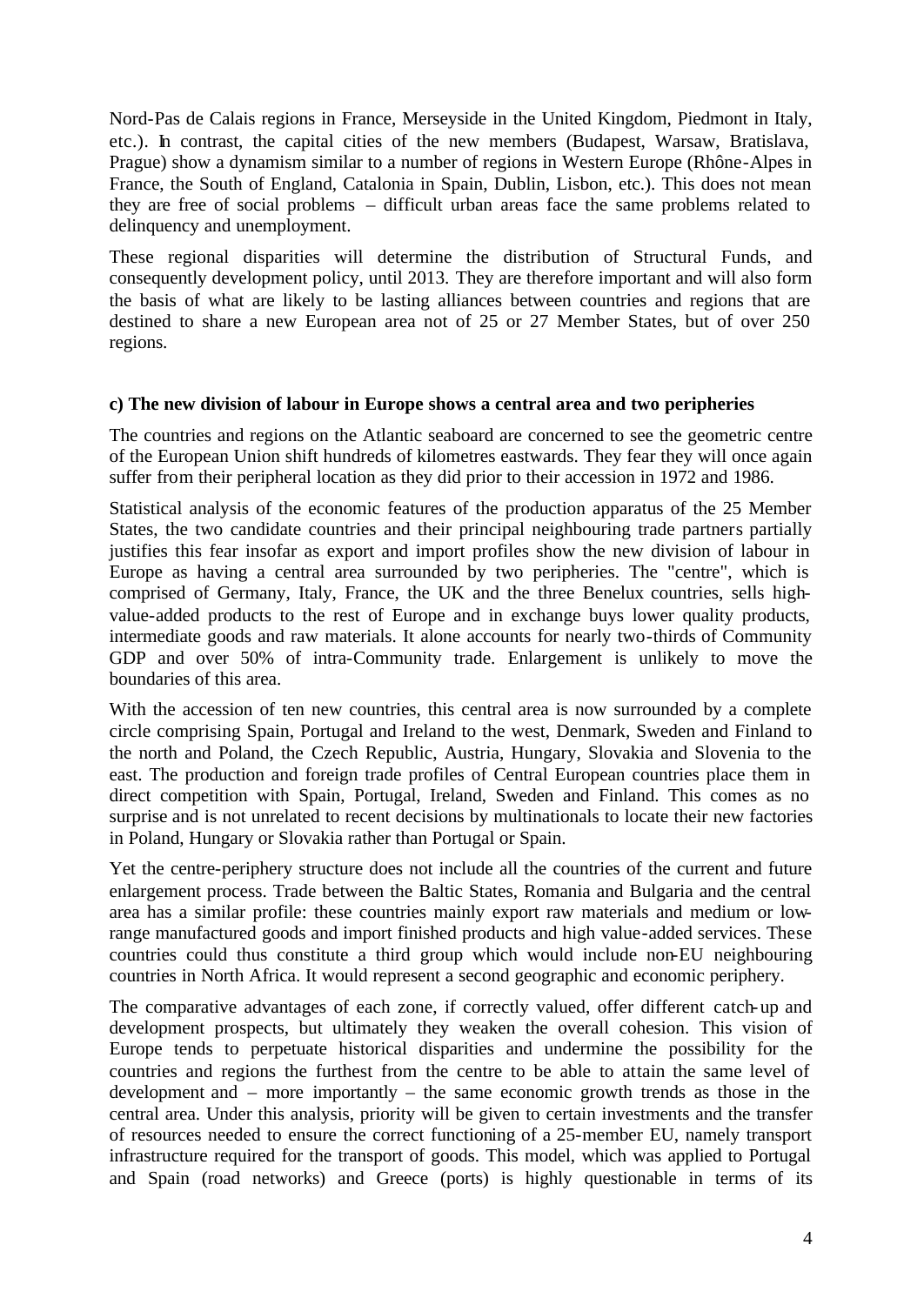environmental and economic sustainability. However, the examples of Ireland and Finland, which have achieved remarkable technological performances in spite of their peripheral situation, show that nothing is inevitable and that other solutions are possible.

### **d) Trade flows give rise to five "little Europes"**

In the mid-1990s, the European Commission carried out research that resulted in the European Spatial Development Perspective  $(ESDP)^7$ , which recommends a polycentric development for Europe. This exercise produced a map showing a Europe comprised of several large regions that group together countries with cultural, economic and geographical affinities: a succession of "little Europes". The variable nature of trade between Member States now seems to lend weight to this idea and opens up new local development opportunities for Member States<sup>8</sup>. Taking each country's main trading partners and correcting the size effect to limit the weight of the German economy produces five areas of intensive trade: North-West Europe (the three Benelux countries, UK, Ireland, France and Germany), the Baltic Sea (the three Baltic states, Sweden, Finland and Denmark), the Western Mediterranean (Spain, Italy, Portugal, Malta and France again), Central Europe (Czech Republic, Hungary, Slovenia, Slovakia, Poland and Austria), and lastly the Eastern Balkans (Romania, Bulgaria, Greece and Cyprus).

This alternative map of Europe gives rise to different investment choices and public policies to those resulting from the traditional centre-periphery breakdown. In this case, the cohesion of the 27-member European Union depends on balancing economic, technological and social performance between regions – which may give rise to investments that encourage technological and human innovation – and the complementary nature of the roles played by each country or region within the zone. As regards infrastructure investment decisions, this map produces alternative priorities: instead of focusing solely on East-West relations, which tends to increase dependency on the "historic core" of Europe, it may be preferable to reinforce links between the countries in Central Europe and some North-South liaisons.

As such, geographic, economic and sociological points of view each paint a different picture of the 25-member European Union. These viewpoints overlap but none can be considered as providing a definitive or even pre-eminent image. This uncertainty is not ignored by policymakers seeking to ensure cohesion among this large grouping. Each vision gives rise to different investment choices or financial transfers, some produce a more sustainable development model than others. In all cases, the analyses create more problems than they solve, emphasising differences and contrasts rather than focusing on efforts towards integration.

One solution could be to adopt an approach that respects subsidiarity and national sovereignty by relying on each state to guarantee its internal cohesion. However, this solution is far from optimal as the creation of the single market and the realisation of the four freedoms of movement (goods, services, people and capital), which are the main objective of European integration, have already had a number of both positive and negative effects on the economic and social development of Europe's regions. We therefore need to forge ahead and adopt a trans-European political approach, as it would be a shame to forego the synergies that European integration has already brought about.

 $<sup>7</sup>$  European Commission, "European Spatial Development Perspective. Towards a balanced and sustainable</sup> development of the Union territory" (Office for Official Publications of the European Communities, 1999).

<sup>&</sup>lt;sup>8</sup> Marjorie Jouen, Solenne Moutier, Katy Welsch, "Five little Europes, recombined trade flows" (Le courrier des pays de l'est – La Documentation française – no. 1039, 2003).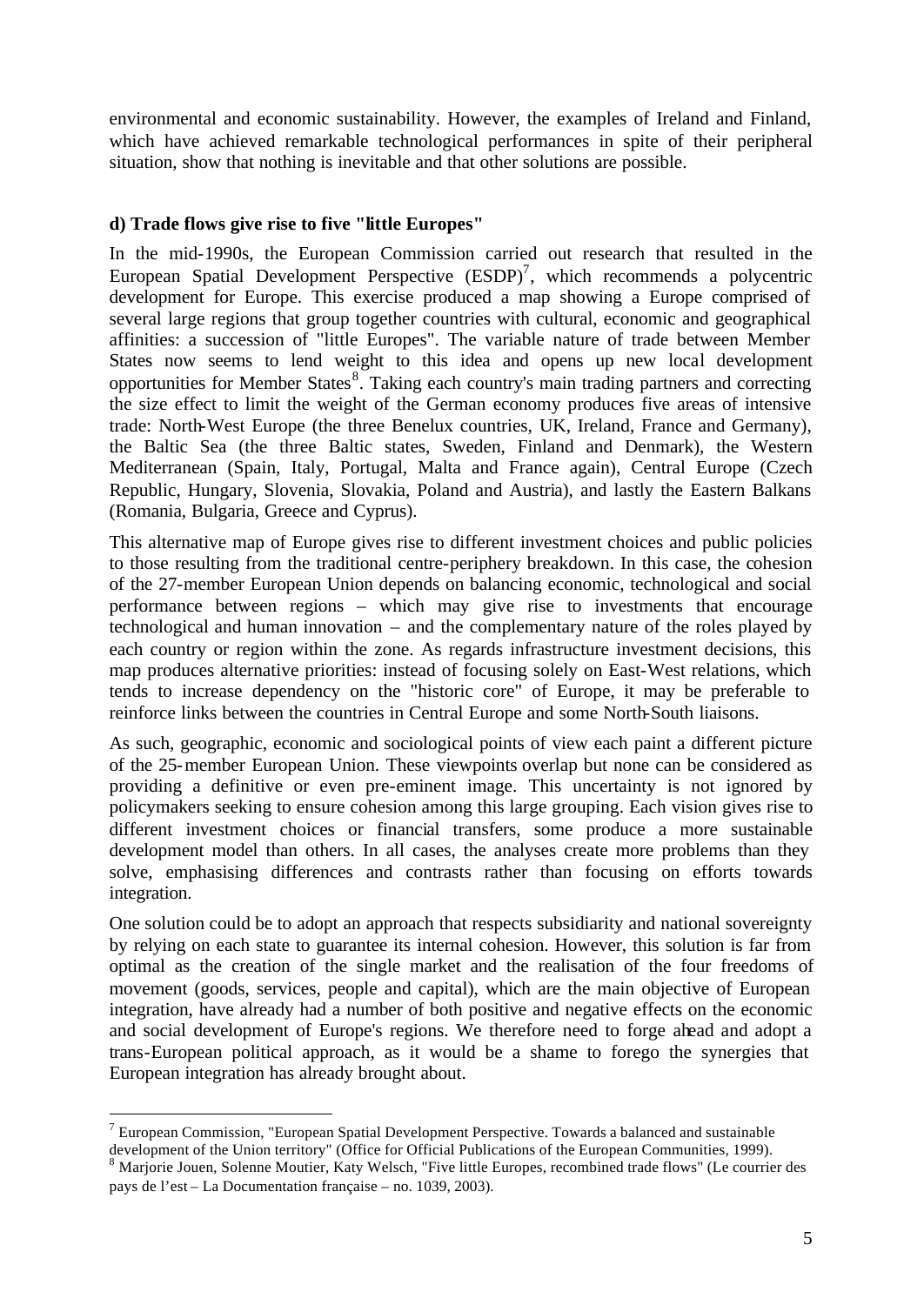# **2 – The dynamics of trans-European cooperation: an interpretation of the Europe currently being formed**

Recent analysis by European political scientists of multi-level governance<sup>9</sup> and the effects of cooperation provides an important insight into what is happening in Europe<sup>10</sup>. Based on the principle that the European Union had few chances of ever forming a national State, and using Jacques Delors' analogy that the EU is a "UPO" (unidentified political object), political researchers have tried to understand the internal functioning of the European Union, which is a better example of cooperation than of confrontation. They devised the concept of "multilevel governance" to represent how the European Union functions, suggesting that the Union-State-Region-City pyramid should be accompanied by a representation of the complex relationships between the different players. The vertical structure is accompanied by horizontal relationships in the form of partnerships and cooperation agreements between infra-national territorial authorities (regions, towns, etc.) or entities representing economic, social or civil players (professional organisations, chambers of commerce, NGOs, etc.) and transverse relationships between entities with expertise at different levels (for example direct links between city networks and the European Commission). These players are often organised in networks and exchange information as well as material and immaterial goods.

#### **a) Cooperation already at an advanced stage**

l

It is clear that the local and regional authorities of the fifteen Member States and the ten candidate countries did not wait for 1st May 2004 (nor will the remaining two countries wait until 1st January 2007) to begin to forge institutional ties and instigate cooperation. This situation was even encouraged by the European Union itself as of the early 1990s via programmes that allowed representatives of Central and Eastern European countries to participate alongside their EU counterparts.

Four examples illustrate this, namely twinning programmes, Community Initiative Programmes, cross-border cooperation and transnational cooperation.

Twinning programmes are probably the most widespread example of cooperation. Some twinnings are highly formal and more related to tourism than action, but they often serve as a basis for more operational activities, the exchange of knowledge, actions in favour of solidarity and economic and cultural cooperation. Applying a more complex format to the same concept, the PHARE twinning programmes encourage the transfer of expertise between national or regional authorities, with a view to implementing the *acquis communautaire* – an essential condition for candidate countries prior to their accession. The formula is probably not a cure-all, and the benefits obtained by the members varied considerably between sectors and players. However, there is no doubt that PHARE programmes cost very little in comparison with private consultants, who are ineffective and subject to abuse (consider the poor results of the TACIS programme in the CIS countries). These programmes had the effect

<sup>&</sup>lt;sup>9</sup> Beate Kolher-Koch and Rainer Eising, "The transformation of governance in the European Union" (Routledge, London, 1999)

<sup>10</sup> Jacques Lenoble and Jean De Munck, "*Les mutations de l'art de gouverner*" in "Governance in the European Union" – coordinated by Olivier De Schutter, Notis Lebessis and John Paterson (Office for Official Publications of the European Communities, 2001)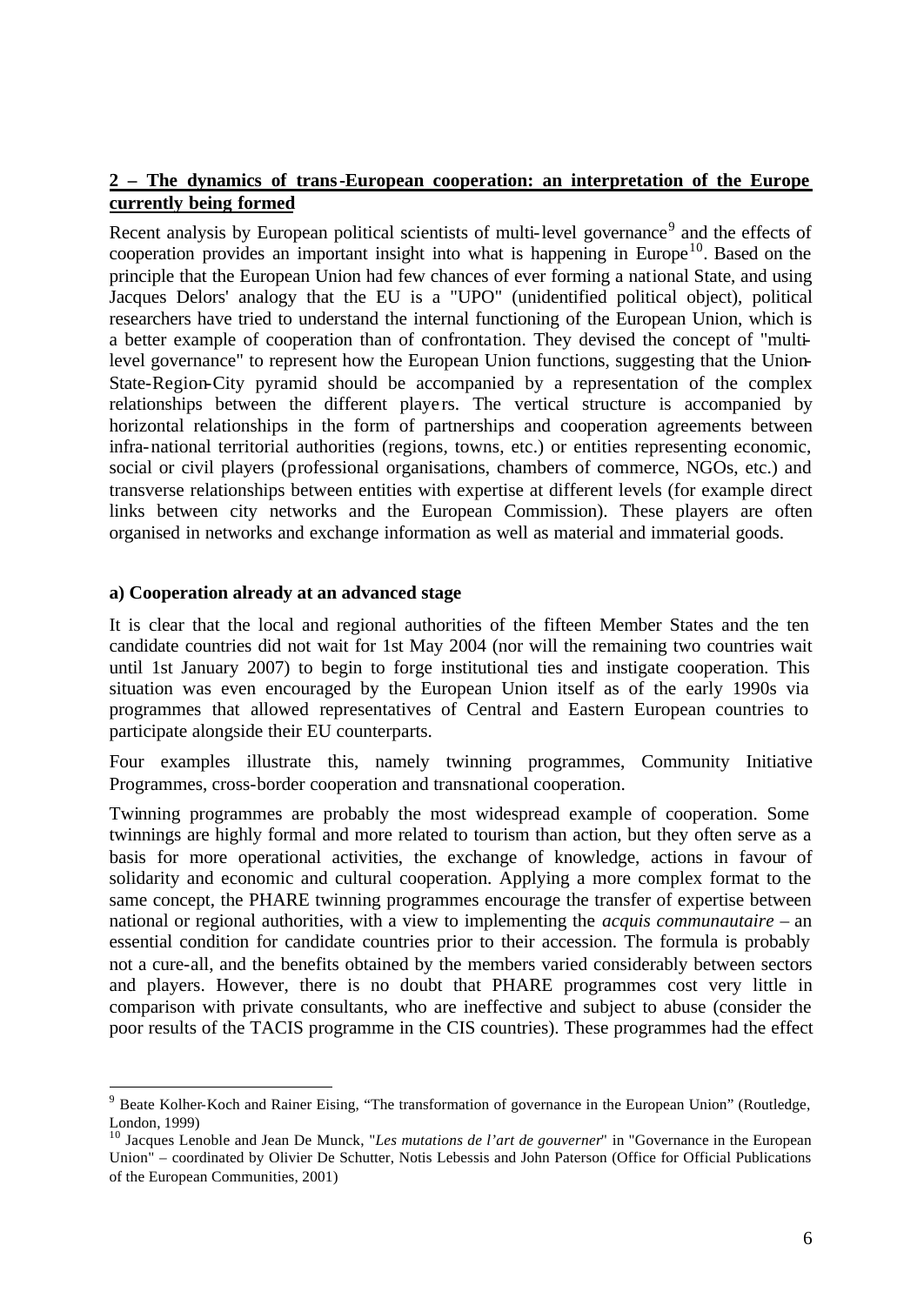of decentralising the initiative and thereby giving rise to a large number of alternative solutions as well as providing a quick learning framework.

The reform of the Structural Funds in 1988 was accompanied by the creation of specific instruments designed to encourage cooperation at a European level, named Community Initiative Programmes. These programmes were designed to test working methods and governance solutions in response to Europe's priority issues. The issues have evolved over time and have included for example, urban renewal (Urban I and II), rural development (Leader I, II and +), the reconversion of coastal areas dependent on fishing (Pesca), the regeneration of regions affected by the decline of military industries (Konver), social reinsertion (Integra) and equal opportunities (Now, Equal). Under these programmes, local, regional, economic and social representatives share their experiences with their peers in networks coordinated at a European level.

Another form of cooperation stems directly from the aim of making the European Union a borderless market and of reinforcing ties between border regions. This cooperation goes well beyond the use of INTERREG funds, which included  $\epsilon$ 2,500m for strand A for 2000-2006, in addition to over  $\epsilon$ 160m per year for the PHARE-CBC programme for the eight new Member States in central Europe. It has re-established territorial continuity across borders and rejuvenated these traditionally marginal regions. The case of the euroregions adjoining Germany, which have a particularly favourable legal status, is unfortunately not yet the rule. However, a comparative analysis<sup>11</sup> using five examples, the "Baltic Sea", the "Nord-Pas de Calais/Hainaut" region between France and Belgium, "Egrensis" between Germany and the Czech Republic, "West Pannonia" between Austria and Hungary and the "Mediterranean Alps" between France and Italy showed the deep-rooted meaning of close integration. At a time where a large number of regions accounting for over 50% of Europe's population will have internal borders, both cross-border ties and networks between regions facing the same types of problem (civil defence, transport, healthcare, etc.) are important.

A fourth type of cooperation concerns larger territories, and goes by the name of transnational cooperation. This aims to enable partner regions to commission surveys and concerted operational projects in the fields of communication (transport and IT), the environment, cultural heritage and natural resources.

Eligible zones cover the whole of the European Union. They include thirteen groups of regions, three of which are outside Europe: Western Mediterranean, Alpine space, Atlantic area, South-west Europe, North-west Europe, North Sea area, Baltic Sea area, Cadses, Northern periphery, Archimed, Caribbean area, Azores-Madeira-Canaries area, Indian Ocean area.

Such repeated efforts to encourage cooperation over the past fifteen years mean it is now hard to imagine a region, town or university not participating in initiatives that promote European cooperation.

### **b) Towards a new vision of Europe**

l

The particularity of these examples of what is sometimes referred to as decentralised cooperation lies in its protagonists and political priorities. Trans-European cooperation replaces the vision of Europe characterised by confrontation or competition between countries

<sup>&</sup>lt;sup>11</sup> Ferruccio Dardanello, Marjorie Jouen, Peter Jurczek, Bernard Koppen, Ferenc Miszlivetz, Daniel Poulenard, James W. Scott, "L'Europe s'invente-t-elle sur ses marges? Coopération transfrontalière et transnationale", (Notre Europe, October 2001, www.notre-europe.asso.fr).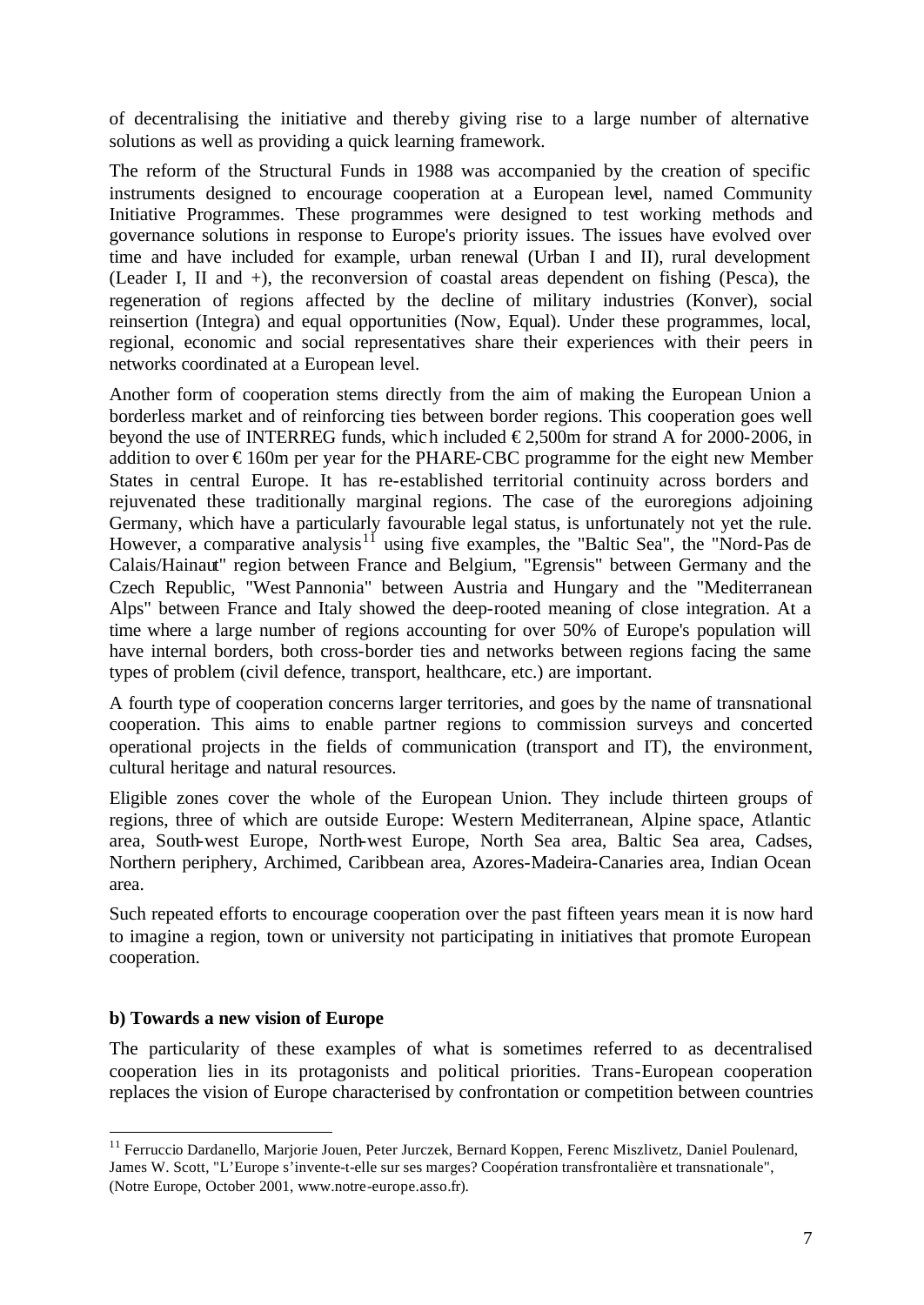and regions with a Europe comprising an interconnection of smaller-sized players driven by a wish to resolve similar problems with common projects.

Few large-scale exhaustive analyses have been carried out on this subject, but we can reliably extrapolate observations on cross-border cooperation. A comparative analysis<sup>12</sup> shows that we can qualify these new players in three ways: they are local players, from the public or semipublic sector and interested in society-related matters. Alongside town councillors, local authority employees and government representatives, this group includes professional organisations and chambers of commerce, development agencies, non-profit associations, universities and schools. The strong involvement of civil society and the media shows their interest in initiatives that reflect people's day-to-day lives. Universities and associations seek to leverage cooperation strategies to attain critical mass in order to further their activities, and are flexible and responsive to new opportunities. However, the very limited presence of private-sector companies in general and SMEs in particular should be noted with regret.

Their priority issues can be divided into three types: first, those relating to everyday life – the organisation of healthcare services, transport, employment, education and civil defence; second, those that aim to build a collective identity – communication, information, promotion, data collection, cultural and educational initiatives; and last those of a more strategic nature. On this last point, cooperation initiatives are designed to change the group or territory's positioning with respect to its peers. The ultimate aim may be to break their isolation and access funding by sharing resources, to obtain a sufficient size on the international market or with respect to the central, national or European authorities. This strategy is reflected in participation in networks or associations that group together similar partners.

It is interesting to note that while these themes provide a good reflection of the concerns of the players mentioned above, they do not concur with the usual priorities of national governments, as demonstrated, for example, by national budgets. Furthermore, they mostly fall outside the scope of European common policies. Territorial planning, including environmental protection, pollution management, transport infrastructure and urban planning, is a particularly important area of cooperation since it remains at such an embryonic stage in intergovernmental discussions.

This decentralised cooperation shows an alternative way of resolving problems of governance at a European level: by active subsidiarity<sup>13</sup>, i.e. the interaction between different geographic levels of governance, namely local, regional, national and European.

# **3 – How to encourage the emergence of a new Europe and consolidate cohesion?**

It would be naive to think that we can bring about cohesion in an enlarged European Union by relying solely on such mechanisms of cooperation and the enthusiasm of grassroots players, because politico-cultural differences and socio-economic disparities remain so large.

It is easier to adopt a competitive attitude, just as it is simpler to be dependent and rely on support from others. As such, we must look to the very long-term future with full awareness – recognising the limits of the instruments currently available to local, regional and even European players.

 $12$  See survey referred to below.

<sup>&</sup>lt;sup>13</sup> Pierre Calame, "La démocratie en miettes, pour une révolution de la gouvernance" (Editions Descartes & Cie, 2003).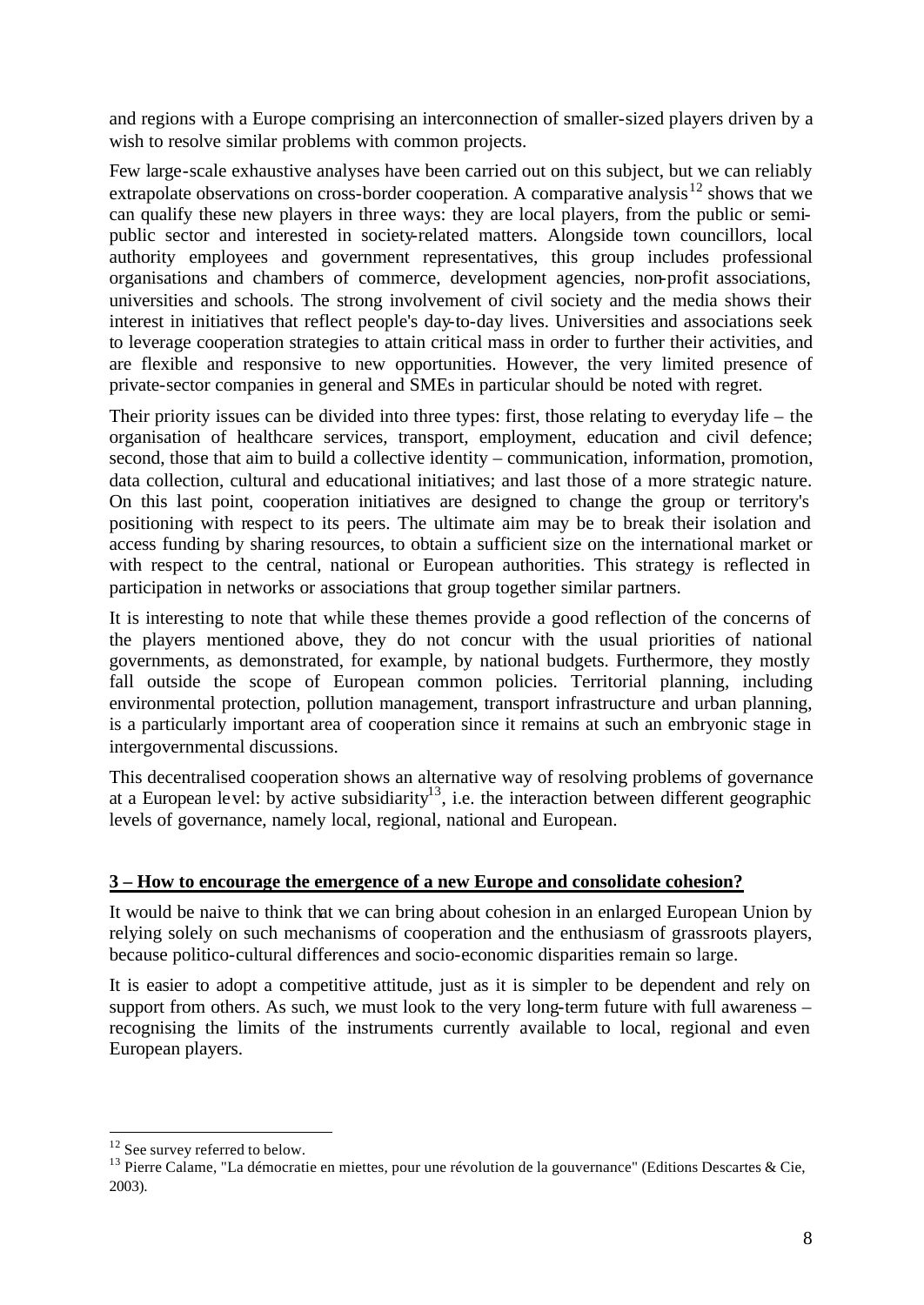#### **a) Trans-European cooperation networks have their limits**

A network structure is by nature unstable as it assumes a strong commitment by its members. In the specific case of Europe, cultural diversity, and in particular multi-lingualism, are a major handicap. Most networks spend a lot of money and energy to overcome the first hurdle – that of understanding each other. As a result, the existence of these networks is most often dependent on external funding, more specifically European Community funding. External cooperation is rarely an organisation's top political or economic priority, even if members of networks largely benefit from learning new methods, developing intellectual openness and obtaining unequalled experience. We must be aware that in the current environment, mistrust on the part of national governments has progressively led to a relative reduction in the portion of budgets available for Community Initiative Programmes. The amount allocated to such programmes has fallen from 9% of the total amount of Structural Funds in 1994-99, to 5.35% for 2000-2006 and could drop to just 4% for 2007-2013 according to a recent Commission proposal. Moreover, these European programmes have been subject to reinforced financial controls, most often resulting in the selection and organisation of eligible projects being managed at a national level. In spite of the strong mobilisation of beneficiaries and networks throughout the European Union, discussions between national governments on the future European budget framework for 2007-2013 may end up cutting such initiatives as much as possible.

Another limit to trans-European cooperation is the enthusiasm of the partners and, in the social sector in particular, the maturity and representativity of NGOs. Some countries have difficulty participating in these networks in full as their civil society is badly organised. For countries with previously etatist economies, this obstacle should not be underestimated. There is a risk that a few particularly efficient and responsive players monopolise access to these programmes. Even though the European Commission encourages broad participation by setting adequate eligibility criteria and Member States are keen to extend the composition of the networks, it will always be tempting, and easier, to contact partners who are already known or those who tend to be the most receptive.

The last obstacle is the institutional and financial capabilities of local authorities. Experience already shows the agility of the German and Austrian Länder and the autonomous provinces in Spain and Italy in playing a major role in the new Europe. In highly centralised countries with a limited tradition of decentralisation, local authorities have much less scope to express themselves, make their voices heard and influence European policy. Regions of France and the United Kingdom (excluding Scotland, Wales and Northern Ireland) often face this handicap, and the regions of the new Member States are also likely to have a weak position in this respect.

### **b) The new Europe needs a political impetus and appropriate instruments**

We can therefore identify what the European Union is still lacking to ensure internal cohesion and facilitate the emergence of a new Europe. First, the logic of empowering partnership networks and encouraging bottom-up governance will not impose itself on its own. It needs a favourable framework, which could be provided by the constitutional treaty if this is able to facilitate decision-making among 27 members and encourage the development of new policies, notably in terms of foreign affairs. However, this framework will not be enough if there is no impetus from above or no capacity for coordination at a European level. This role – to organise and provide guidelines – is clearly incumbent on the European Commission and not the Council, which mainly operates according to a logic of confrontation.